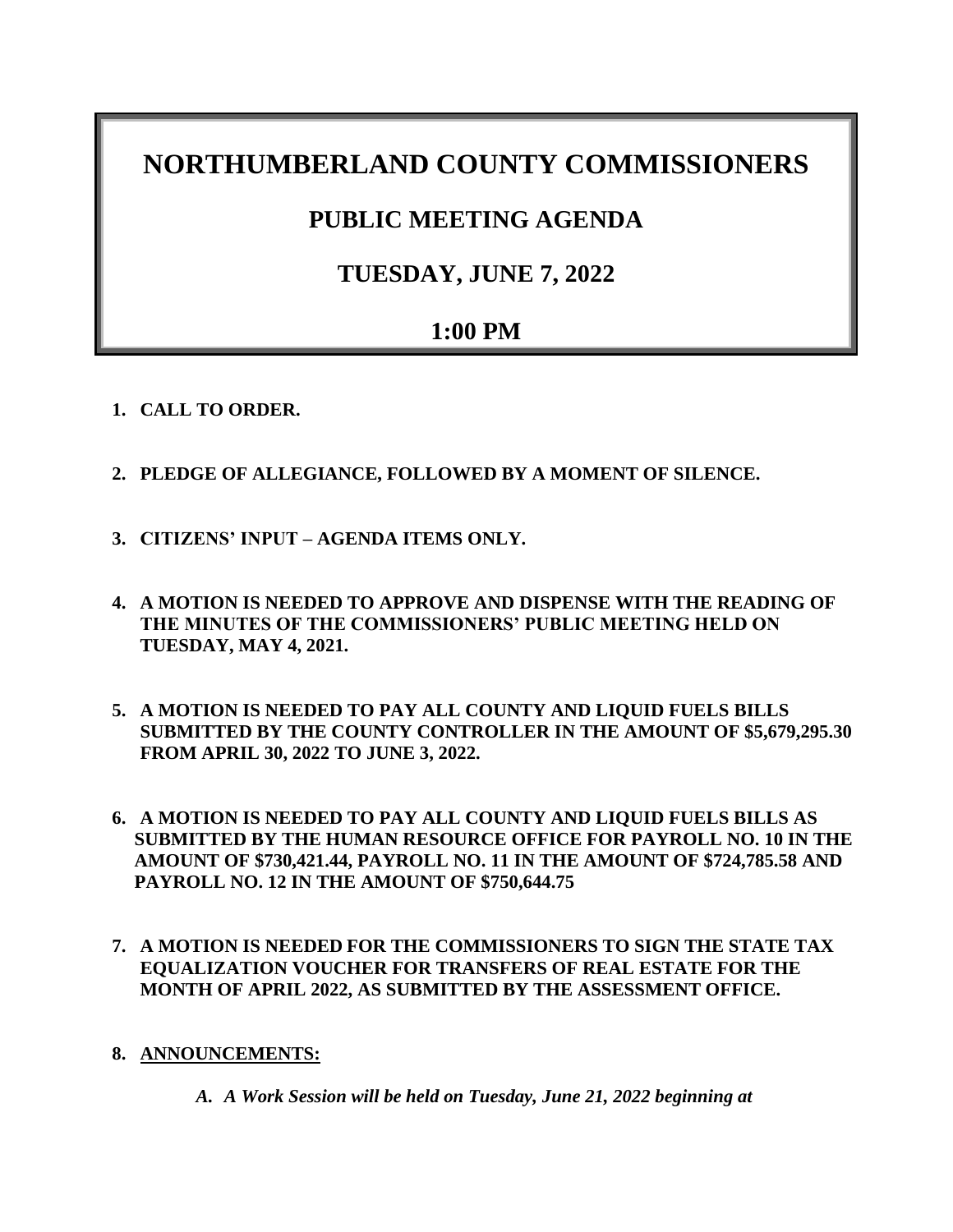*10:00 A.M. in the Commissioners' Conference Room.*

- *B. The next regular Public Meeting will be held on Tuesday, July 5, 2022 at 1:00 P.M. in the Public Meeting Room at the Administration Center, 399 Stadium Drive, Sunbury.*
- *C. The Northumberland County Courthouse, Administration Center and related County facilities will be closed on Tuesday, June 14, 2022 in observance of the Flag Day Holiday and Monday, July 4, 2022 in observance of the Independence Day Holiday.*
- *D. The Prison Board Meeting, will be held on Wednesday, June 8, 2022 at 11:00 A.M., at the Administration Center, 399 Stadium Drive, Sunbury*
- *E. The Salary Board signed a Letter of Agreement to add an additional fulltime Assistant District Attorney and an additional fulltime Assistant Public Defender between the Northumberland County, the Northumberland County District Attorney and Teamster Local 764 during their Salary Board Meeting held on Friday, May 13, 2022 in the Public Meeting Room at the Administration Center, 399 Stadium Drive, Sunbury. These positons will be revisited at budget to determine the need to continue or reduce these positions.*

## **9. A MOTION IS NEEDED TO APPROVE THE EMPLOYEE'S STATUS SHEET LIST OF NEW HIRES, INDIVIDUALS NO LONGER EMPLOYED, PROMOTIONS, DEMOTIONS AND TRANSFERS, AS ITEMS NUMBER 1 THROUGH 30.**

## **10. A MOTION IS NEEDED TO APPROVE THE FOLLOWING REPORTS:**

- *A. Coal Royalty Report, as submitted by the County Engineer:*
	- *1. Two operators reported collections of \$2,688.70 for the month of April 2022.*
- *B. Tax Claims Bureau reported a total of \$589,672.92 collected in taxes for the period of April 27, 2022 through May 30, 2022.*
- *C. Monthly Fiscal Status Reports for the month of April 2022, as submitted by the Weatherization Department:*
	- *1. The Department of Energy (DOE) Reports. (FFY 19/20 and 21/22).*
	- *2. The Low Income Home Energy Assistance Program (LIHEAP) ARPA Crisis Report.*
	- *3. The Low Income Home Energy Assistance Program (LIHEAP) C&T Furnace Report.*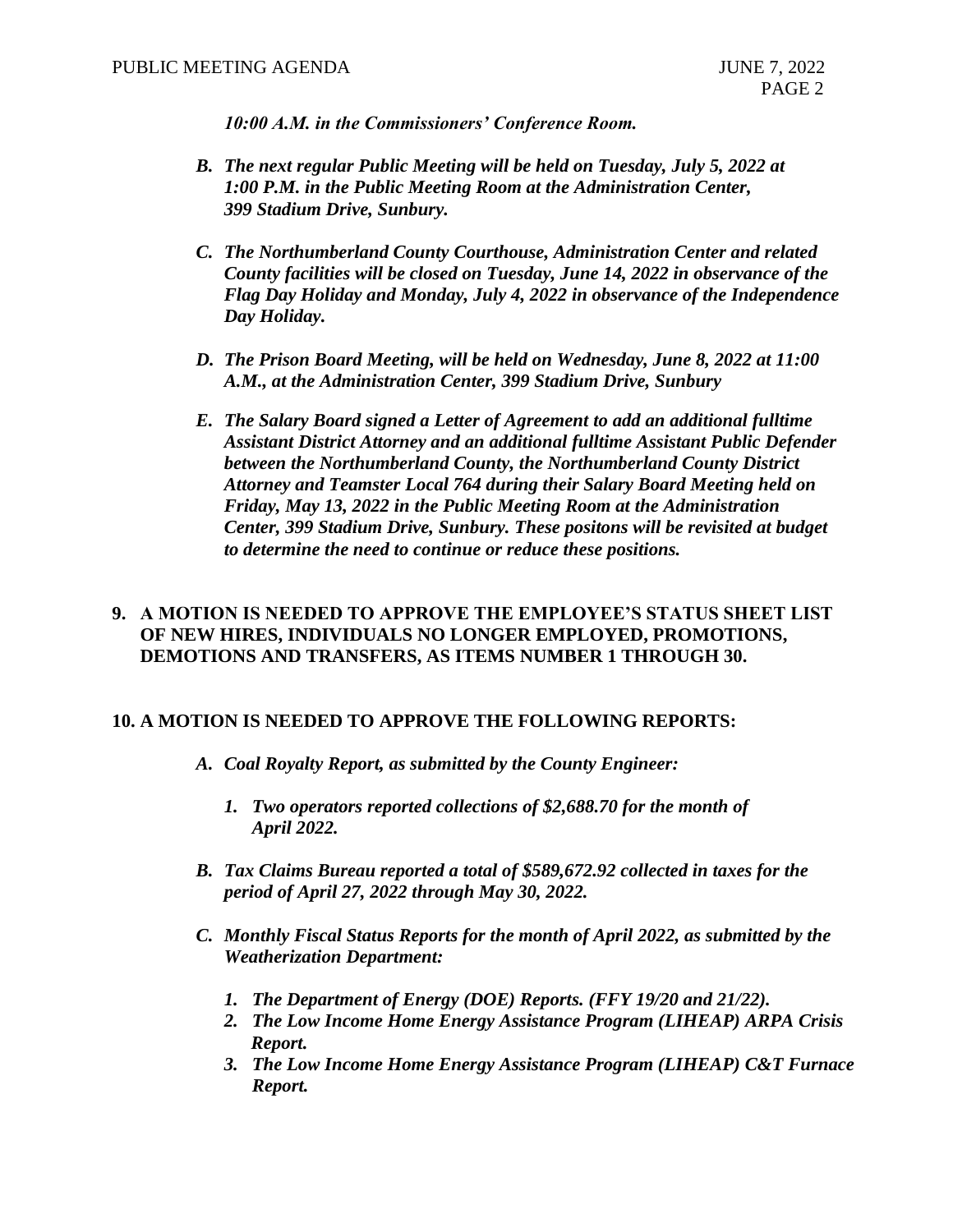- *4. The Low Income Home Energy Assistance Program (LIHEAP) ARPA Cumulative Report.*
- *5. The Low Income Home Energy Assistance Program (LIHEAP) ARPA Standard Report.*

## **11. A MOTION IS NEEDED TO APPROVE THE AGREEMENT OF SALE AND TEMPORARY DEED OF EASEMENT OF .091 ACRES FOR REPLACEMENT OF BRIDGE #50 BETWEEN JAY MERRILL DERK (SELLERS) AND NORTHUMBERLAND COUNTY (PURCHASER).**

- **12. MOTION TO AUTHORIZE THE CHAIRMAN TO EXECUTE A MUTUAL SETTLEMENT AGREEMENT AND RELEASE IN THE MATTER OF A.R. POPPLE CONSTRUCTION, INC. V. NORTHUMBERLAND COUNTY.**
- **13. A MOTION IS NEEDED TO AMEND SECTIONS 201: EXEMPTIONS; 429: STORMWATER MANAGEMENT AND DRAINAGE; AND 900: DEFINITIONS OF THE NORTHUMBERLAND COUNTY SUBDIVISION AND LAND DEVELOPMENT ORDINANCE (SALDO).**
- **14. A MOTION TO APPROVE THE AMENDED AND RESTATED ARTICLES OF AGREEMENT BETWEEN DRIVE AND NORTHUMBERLAND COUNTY ALONG WITH THE FOLLOWING COUNTIES OF COLUMBIA, MONTOUR, SNYDER AND UNION LOCATED WITHIN THE CENTRAL SUSQUEHANNA REGION TO FACILITATE THE ESTABLISHMENT OF A COUNCIL OF GOVERNMENTS IN THE COMMONWEALTH OF PENNSYLVANIA.**
- **15. A MOTION IS NEEDED TO ACCEPT THE RESIGNATION OF JASON ZIMMERMAN FROM THE LOCAL EMERGENCY PLANNING COMMITTEE.**
- **16. A MOTION IS NEEDED TO APPOINT JARROD SCANDLE TO THE LOCAL EMERGENCY PLANNING COMMITTEE.**
- **17. A MOTION IS NEEDED TO ACCEPT THE RESIGNATION OF MARYROSE McCARTHY FROM THE NORTHUMBERLAND COUNTY ACT 137 AFFORDABLE HOUSING FUND BOARD.**
- **18. A MOTION IS NEEDED TO APPOINT NATHAN SAVIDGE TO THE NORTHUMBERLAND COUNTY ACT 137 AFFORDABLE HOUSING FUND BOARD.**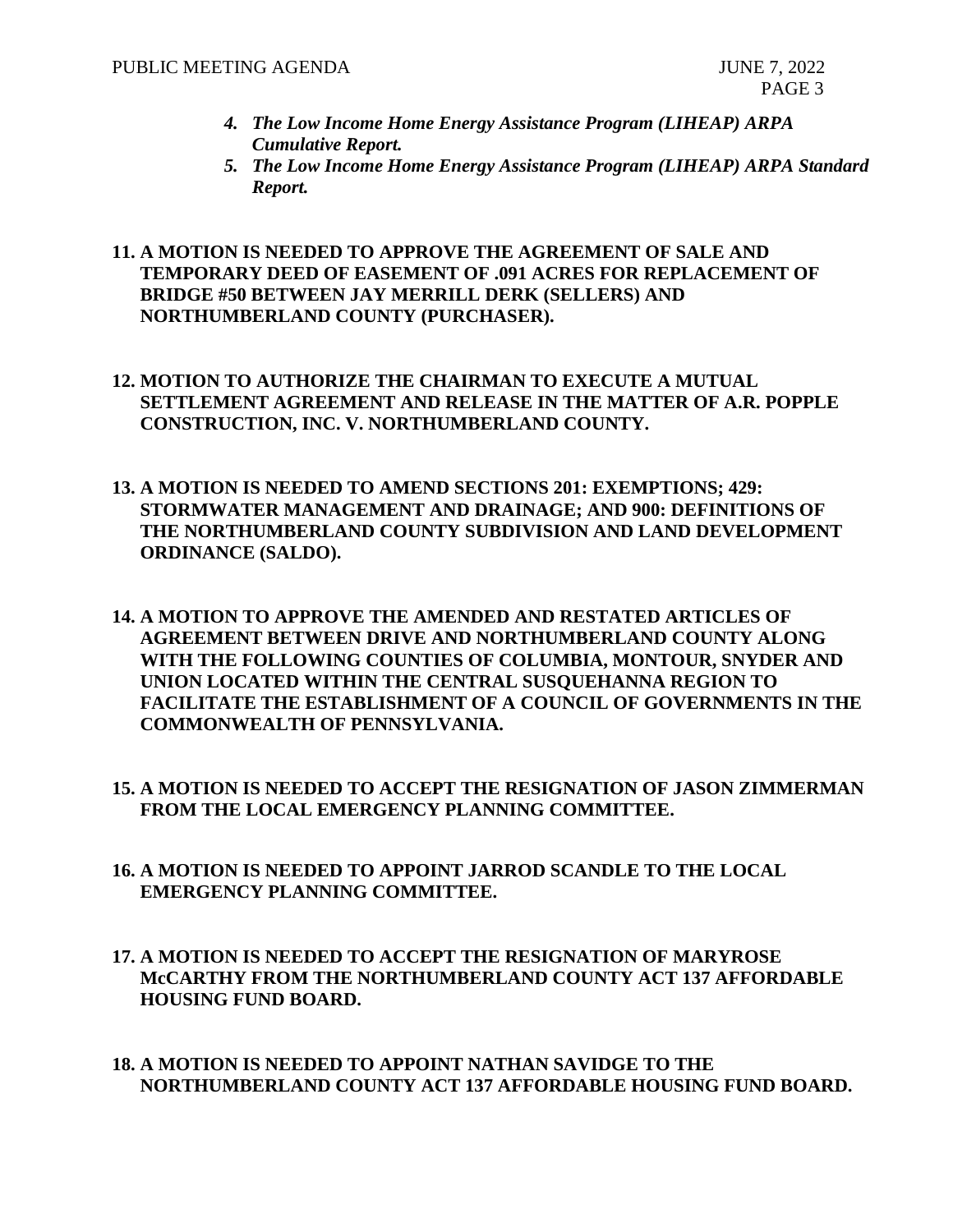## **19. A MOTION IS NEEDED TO ACCEPT THE RESIGNATION OF MARYROSE McCARTHY AS THE SIGNATORY OF THE OPIOID LAWSUIT.**

## **20. A MOTION IS NEEDED TO APPOINT NATHAN SAVIDGE AS THE SIGNATORY OF THE OPIOID LAWSUIT.**

- **21. A MOTION IS NEEDED TO AUTHORIZE THE CHAIRPERSON OF NORTHUMBERLAND COUNTY BOARD OF COMMISSIONERS TO EXECUTE THE ENGAGEMENT AGREEMENT WITH BABST/CALLAND ATTORNEYS AT LAW IN REGARDS TO THE DAVID H. McCORMICK FOR U.S. SENATE LITIGATION. (RATIFICATION)**
- **22. A MOTION IS NEEDED TO AUTHORIZE THE CHAIRPERSON OF NORTHUMBERLAND COUNTY BOARD OF COMMISSIONERS TO EXECUTE THE NORTHUMBERLAND COUNTY EMERGENCY MANAGEMENT AGENCY NUCLEAR/RADIOLOGICAL INCIDENT SPECIFIC PLAN FOR 2022. (RATIFICATION)**

#### **23. A MOTION IS NEEDED TO ADOPT BUDGET AMENDMENTS AS LISTED:**

| <u>No.:</u>    | Dept.: | Debit:   | <b>Credit:</b> | <b>Balance:</b> | <b>Effect</b> on |
|----------------|--------|----------|----------------|-----------------|------------------|
| <b>Budget:</b> |        |          |                |                 |                  |
| 041-22         | D&A    | \$32,203 | \$32,203       |                 | $+$ \$28,703     |
| 042-22         | E.M.A. | \$3,326  | \$3,326        |                 | $+$ \$ 3,326     |

**24. A MOTION IS NEEDED AUTHORIZING TRAVEL REQUESTS AND ATTENDANCE AT THE FOLLOWING WORKSHOPS/SEMINARS AS IN ACCORDANCE WITH THE COUNTY'S PERSONNEL MANUAL TRAVEL REIMBURSEMENT POLICY:**

| <b>PDA/P4A Membership Meeting/Quarterly Review</b> |
|----------------------------------------------------|
| Gettysburg, PA                                     |
|                                                    |
| 30 <sup>th</sup> Annual PA Permanency Conference   |
|                                                    |
| 2022 Commonwealth Prevention Alliance Conference   |
| <b>State College, PA</b>                           |
|                                                    |
| <b>Basic Prosecutors Course</b>                    |
| Harrisburg, PA                                     |
| <b>2022 Annual Summer Meeting</b>                  |
|                                                    |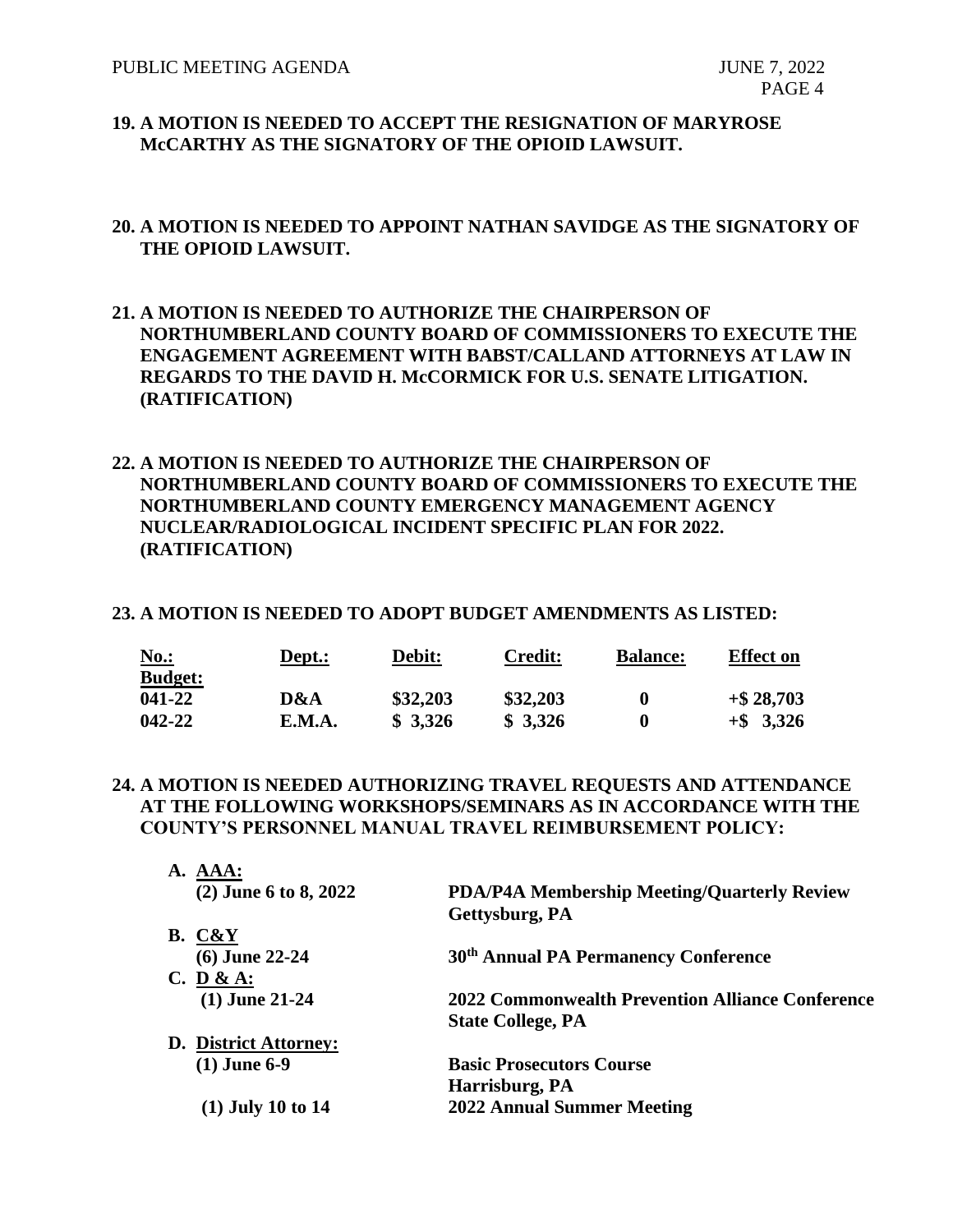**Bedford, PA**

## **E. Public Defender: (4) June 2-3 2022 Criminal law Symposium**

**Virtual Webcast**

#### **25. A MOTION IS NEEDED TO APPROVE THE FOLLOWING PROCLAMATION:**

*A. Proclamation: Pride Month – June 2022*

### **26. SOLICITOR'S REPORT:**

**A. MOTION TO ADOPT** *Resolutions R#21-22 to R#39-22 (Resolutions to authorize the Commissioners to execute certain agreements, known as the 2022 ARPA Local Fiscal Recovery Fund Recipient Agreements, with the following recipients as listed below, related to the distribution of ARPA funds).*

| $*R#21-22$             | Point Township \$200,000                                   |  |
|------------------------|------------------------------------------------------------|--|
| <i>*R#22-22</i>        | City of Sunbury \$1,500,000                                |  |
| $*R#23-22$             | Kulpmont-Marion Heights Joint Municipal Authority \$50,000 |  |
| $*R#24-22$             | <b>Borough of Riverside \$1,000,000</b>                    |  |
| $*R#25-22$             | Turbot Township \$95,000                                   |  |
| $*R#26-22$             | <b>Municipal Authority of Sunbury \$300,000</b>            |  |
| $*R#27-22$             | Zerbe Township \$100,000                                   |  |
| $*R#28-22$             | <b>Washington Township \$93,000</b>                        |  |
| $*R#29-22$             | <b>Point Township Sewer Authority \$125,000</b>            |  |
| $*R#30-22$             | Coal Township-Shamokin Public Library \$10,000             |  |
| $*R#31-22$             | <b>Mount Carmel Public Library Inc. \$10,000</b>           |  |
| $*R#32-22$             | Ralpho Township Public Library \$10,000                    |  |
| $*R#33-22$             | <b>Montgomery House Library \$10,000</b>                   |  |
| $*R#34-22$             | Degenstein Community Library \$10,000                      |  |
| $*R#35-22$             | <b>Milton Public Library \$10,000</b>                      |  |
| $*R#36-22$             | <b>Priestly-Forsyth Memorial Library \$10,000</b>          |  |
| <i>*R#37-22</i>        | Ralpho Township \$75,000                                   |  |
| <i><b>*R#38-22</b></i> | Ralpho Township Municipal Authority \$500,000              |  |
| $*R#39-22$             | Kulpmont Borough \$300,000                                 |  |
|                        |                                                            |  |

- **B. MOTION TO ADOPT** *Resolution R#40-22 (Resolution of the Northumberland County Board of Commissioners, for the approval of 2022 – 2023 funding, in the amount of \$8,351.00, for the Mount Carmel Borough/Lower Anthracite Transportation System (LATS).*
- **C. MOTION TO ADOPT** *Resolution R#41-22 (Agreements, Amendments, Revisions, Grants, Leases and Reports between the Northumberland County Commissioners, on behalf of Human, Senior and Social Services and the named service providers as listed):*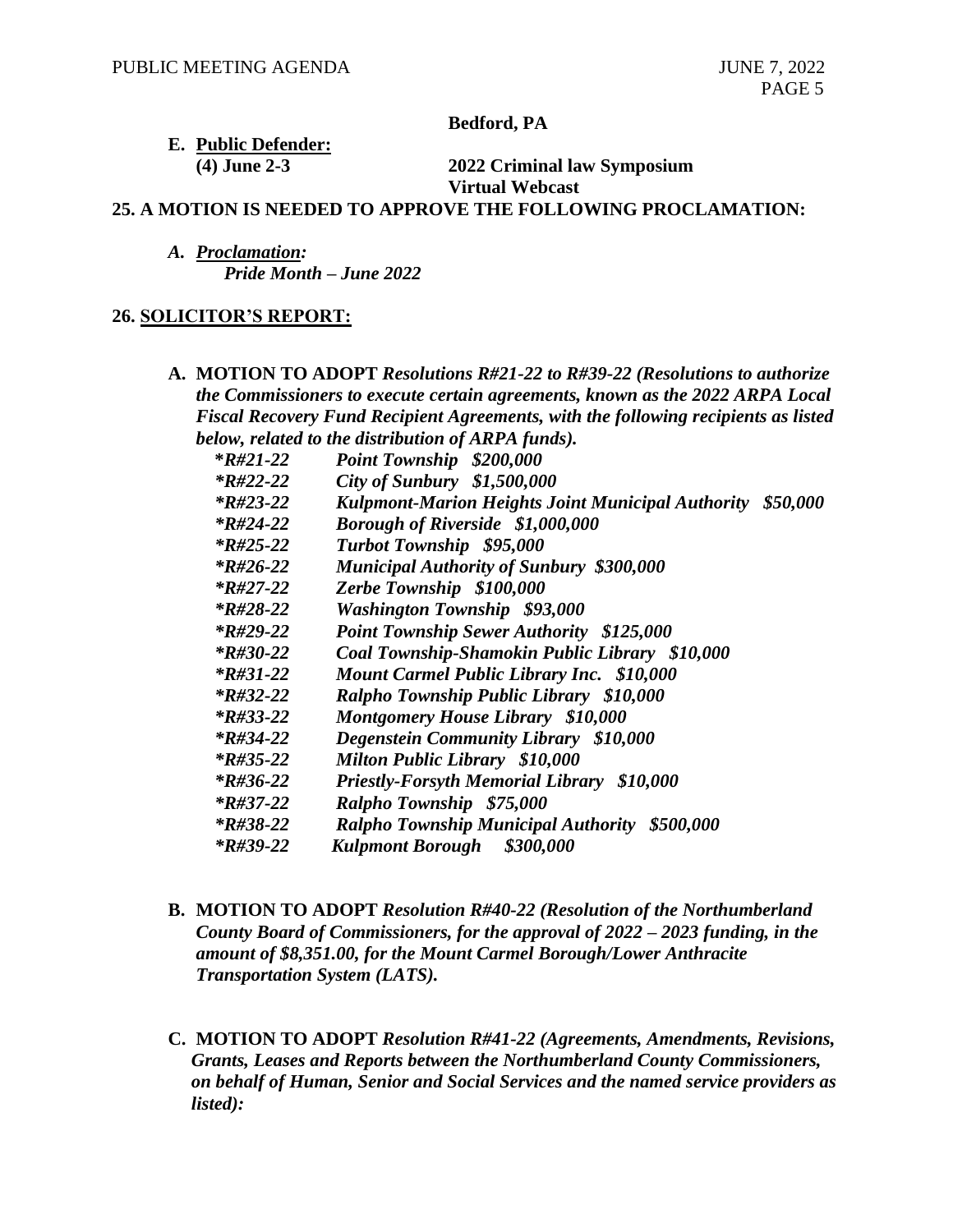- *1. Purchase of Service Agreement between Northumberland County Juvenile Court Services Agency and the George Junior Republic in Pennsylvania.*
- *2. Purchase of Service Agreement between Northumberland County Juvenile Court Services Agency and Hempfield Behavioral Health, Inc.*
- *3. Purchase of Service Agreement between Northumberland County Juvenile Court Services Agency and COVE PREP.*
- *4. Purchase of Service Agreement between Northumberland County Juvenile Court Services Agency and Drug and Alcohol Rehabilitation Services.*
- *5. Purchase of Service Agreement between Northumberland County Juvenile Court Services Agency and CLEARVISION RESIDENTIAL TREATMENT FACILITY.*
- *6. Purchase of Service Agreement between Northumberland County Juvenile Court Services Agency and ALTERNATIVE LIVING SOLUTIONS.*
- *7. Purchase of Service Agreement between Northumberland County Juvenile Court Services Agency and Hummel Counseling Services.*
- *8. Amendment to Contract Agreement for Services between Northumberland County Area Agency on Aging and County Homemakers, Inc. d/b/a Arcadia Homecare and Staffing.*
- *9. Contract Amendment between Northumberland County Behavioral Health and Intellectual/Developmental Services/Drug and Alcohol Program and White Deer Run.*
- *10. Contract Amendment between Northumberland County Behavioral Health and Intellectual/Developmental Services/Drug and Alcohol Program and Columbia/Montour/Snyder/Union (CMSU) Counties.*
- *11. Agreement for Consulting Services between Northumberland County Drug & Alcohol Program and Greater Susquehanna Valley United Way (PCCD Grant).*
- *12. Contract Amendment between Northumberland County Behavioral Health and Intellectual/Developmental Services and Martha Lloyd Community Services, Inc. (Residential Facility).*
- *13. Contract Amendment between Northumberland County Behavioral Health and Intellectual/Developmental Services and Geisinger Medical Center (RN Mileage).*
- *14. Contract Agreement between Northumberland County Behavioral Health and Intellectual/Developmental Services and Community Resources for Independence (22/23).*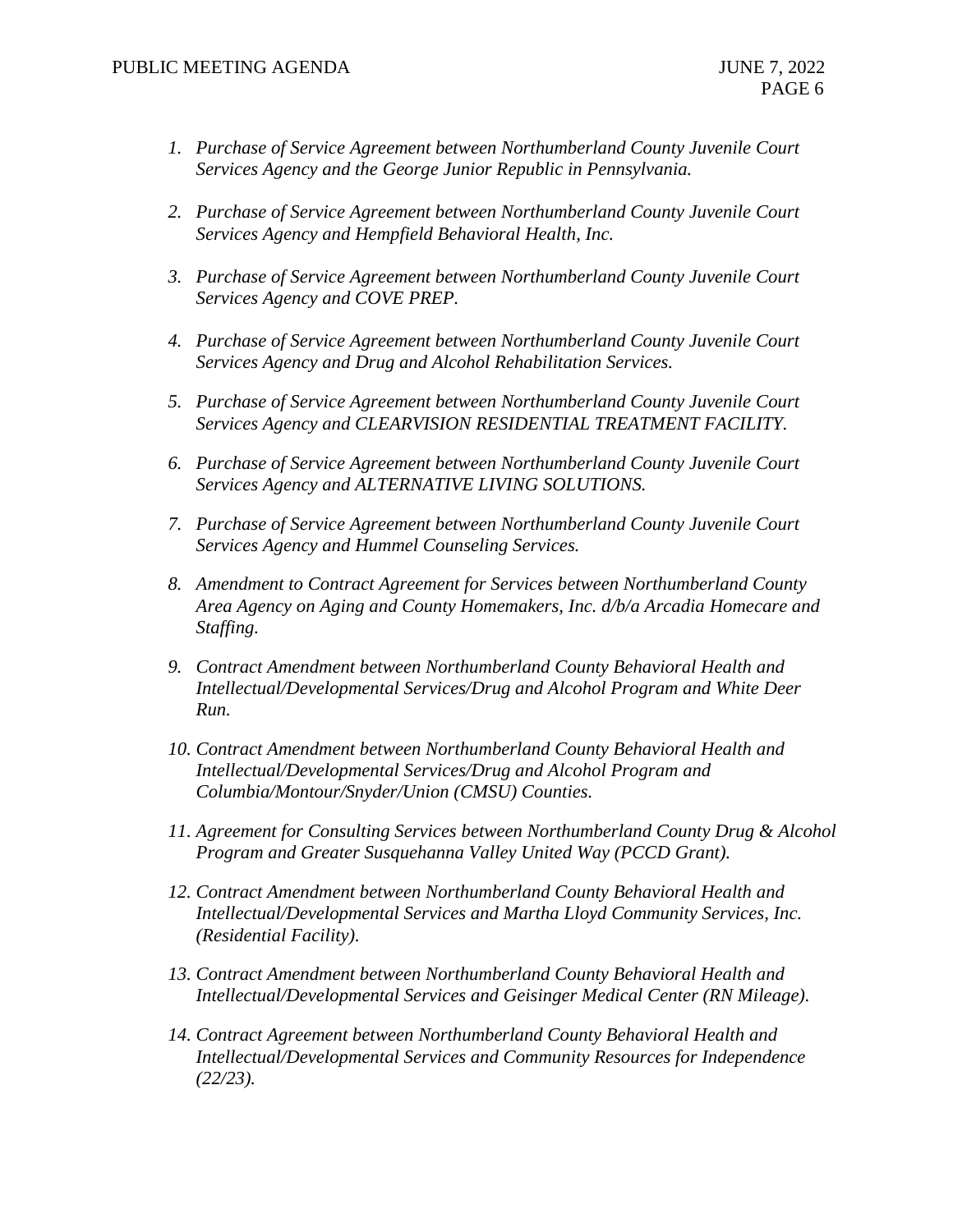- *15. Contract Agreement between Northumberland County Behavioral Health and Intellectual/Developmental Services and Suncom Industries, Inc. (Vocational Nonwaiver services) (22/23).*
- *16. Agreement for Funding between Northumberland County Behavioral Health and Intellectual/Developmental Services and Jerome J. Alex, Fiscal Consultant (22/23).*
- *17. Contract Agreement between Northumberland County Behavioral Health and Intellectual/Developmental Services and Area Services, Inc. (Emergency Transportation) (22/23).*
- *18. Contract Agreement between Northumberland County Behavioral Health and Intellectual/Developmental Services and Michael A. McGranaghan, Therapist (22/23).*
- *19. Contract Agreement between Northumberland County Behavioral Health and Intellectual/Developmental Services and Service Access and Management, Inc. (Supports Coordination) (22/23).*
- *20. Contract Agreement between Northumberland County Behavioral Health and Intellectual/Developmental Services and Service Access and Management, Inc. (Management Consulting Services) (22/23).*
- *21. Contract Agreement between Northumberland County Behavioral Health and Intellectual/Developmental Services and New Concepts, Inc. (22/23).*
- *22. Contract Agreement between Northumberland County Behavioral Health and Intellectual/Developmental Services and Hope Enterprises Inc. (22/23).*
- *23. Contract Agreement between Northumberland County Behavioral Health and Intellectual/Developmental Services and The Arc, Susquehanna Valley (Recreational Activities) (22/23).*
- *24. Contract Agreement between Northumberland County Behavioral Health and Intellectual/Developmental Services and Jennifer Deegan (E.I. Services) (22/23).*
- *25. Contract Agreement between Northumberland County Behavioral Health and Intellectual/Developmental Services and Jill Oswald (E.I. Services) (22/23).*
- *26. Contract Agreement between Northumberland County Behavioral Health and Intellectual/Developmental Services and Steve Hauer (E.I. Services) (22/23).*
- *27. Contract Agreement between Northumberland County Behavioral Health and Intellectual/Developmental Services and Danville Child Development Center (E.I. Services) (22/23).*
- *28. Contract Agreement between Northumberland County Behavioral Health and Intellectual/Developmental Services and Christine Puccio (E.I. Services) (22/23).*